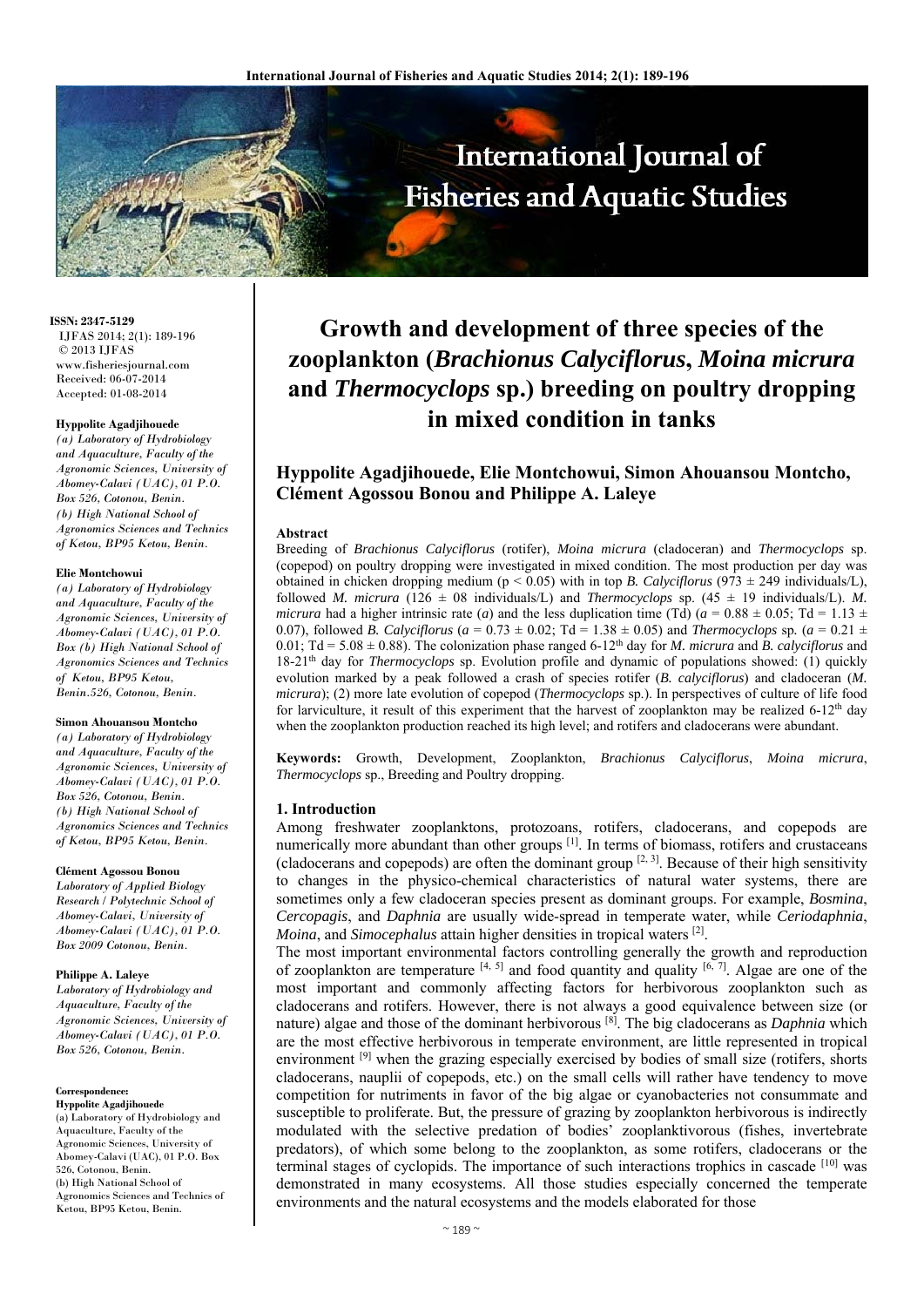environments are not necessary transposable at 2 tropical environments [11] and especially in environment controlled as tanks. The studies of dynamics of zooplankton were realized in controlled conditions  $[12, 1, 13]$  according to monospecific breeding. But the behavior of each group of zooplankton (rotifers, cladocerans and copepods) breeding in mixed condition in tanks is unknown.

The present study aims to appreciate the evolution of the population of each group of zooplankton breeding in mixed condition to determine until which moment the harvest of the zooplankton would be advised to feed well the larvae of fishes.

## **2. Materials and methods**

#### **2.1. Experimental design**

Experiment was realized in four tanks: two tanks for treatment test and its rehearsal and two tanks for controlled treatment and its rehearsal. Experiment started with preparation of nutrient medium which was prepared by adding poultry dropping in two tanks corresponding to treatment test and its rehearsal. Each tank was filled with 3 liters of clean water and 2 liters of waters of fish ponds initially filtrates under plankton net (space: 50 µm) for inoculating phytoplankton in the mediums [14]. No poultry dropping was used in controlled treatment. Treatment test and its rehearsal were added equal quantity of poultry dropping which was 3 g dry weight (then doses  $600 \text{ g/m}^3$ ) [15]. This poultry dropping is compound of 80.80% of dry matter, 43.59% of organic matter, 56.41% of mineral, 25.28% of total organic carbon 2.14% of nitrogen total and 1.93% of total phosphorus. Three days after poultry dropping were introduced (necessary period to allow the development of the phytoplankton) [16], 25 individuals/L of *B. calyciflorus*, 8 individuals/L of *M. micrura*, 13 individuals/L of copepodits+adults and 1 individual/L of Nauplii of *Thermocyclops* sp. were inoculated all in each tank. This report of the bodies of zooplankton inoculated is similar to the one that often observes in the natural environment (Bonou, *com. Pers*).

Experiments were carried out in 26.4 - 27.3 °C, pH 8.4 - 8.9, oxygen 8.5 - 10.4 mg/L and a photoperiod of 12 h light: 12 h dark. Nutrients parameters and plankton population was determined each three days. Nutrients parameters (NH<sub>4</sub>-N,  $NO<sub>3</sub>-N$ ,  $NO<sub>2</sub>-N$  and  $PO<sub>4</sub>-P$ ) are determined by colorimetric method with the tests kits (ammonium 3, Nitrate Test, Nitrite Test and Phosphate Test) (Macherey-Nagel 3316 9 II 915).

To estimate the value of chlorophyll-a, water sample of 100 ml was filtered using cellulose acetate filter paper (Wathman GF/C, 0.45 µm), and the concentration of chlorophyll-a was calculated using the Lorenzen  $[17]$  method.

For zooplankton harvest, half of volumes of production were collected into each medium and filtered through a net of plankton (space: 50 µm). This harvest was concentrated at 100 ml and 20% were collected with a pipette (kind: Eppendorf; capacity: 1000 μl) for counting. The rest was immediately returned to the mediums. Then, each group of zooplankton is systematically counted using electronically microscope (type Motic; G 10X).

The experiments were terminated after 30 days, when most replicates showed a declining trend.

## **2.2. Data analysis**

Based on collected data, the density (D), the production per day (P), the rate of population increase per day (*a*) and the duplication time (Td) were derived using the following equations:  $D = (n/v_1)$  x  $(v_2/v_3)$ ,  $P = (Nt - N_0)/t$ ; where n=

invidious counted,  $v_1$ = volume of aliquot,  $v_2$ = volume of sample concentrated,  $v_3$  = volume of water filtered,  $N_0$ = initial population density and  $Nt =$  population density after time  $t^{[18]}$ . The daily rate of population increase (*a*) is equal to the hillside of the regression right fitting the couples (time; *ln* Biomass) which join the phase of increase of the species, bounded by the inoculate day  $(t_0)$  and the day of the maximum of biomass  $(t_x)$ <sup>[19]</sup>. Td =  $1/a$  or Td=  $24/a$ ; Td = duplication time;  $1/a$  = days per division; and  $24/a$  = hours per division <sup>[20]</sup>. We used oneway analysis of variance (ANOVA) to statistically evaluate the differences between averages of densities, production, rate of population increase and peak population abundances of the tested zooplankton. Differences were considered significant when  $p \leq 0.05$ . Tests of correlation were realized using STATVIEW.

#### **3. Results**

## **3.1. Nutrients quality of water**

The nutrient medium was analyzed and it was observed from Figure 1 the highest amount of ammonium  $(0.2 - 0.8 \text{ mg/L})$ , mean =  $0.57 \pm 0.3$  mg/L), nitrate nitrogen (1.00 - 3.00 mg, mean =  $2.8 \pm 0.6$  mg/L) and phosphorous (0.3 - 0.8 mg/L, average =  $0.57 \pm 0.17$  mg/L) are obtained in poultry dropping medium ( $p < 0.05$ ). The nitrites are less in all medium. Also, the algae biomass expressed by chlorophyll-a (Figure 2) is more important in poultry dropping medium ( $p < 0.05$ ). Mean value is  $10.47 \pm 10.40$  mg/L with poultry dropping, but in controlled medium, its  $1.33 \pm 0.68$  mg/L.



**Fig 1:** Nutrients amount in the medium



**Fig 2:** Chlorophyll-a amount in the medium

#### **3.2. Zooplankton production 3.2.1. Evolution of densities**

The poultry dropping medium give the most densities of each group. Those densities evolve of 25 ind/L to 11 695 individuals/L (maximum) for rotifer *B. calyciflorus*, 8 to 1 291 individuals/L (maximum) for cladoceran *M. micrura* and 13 to 1 971 individuals /L (maximum) for copepods *Thermocyclops*  sp*.*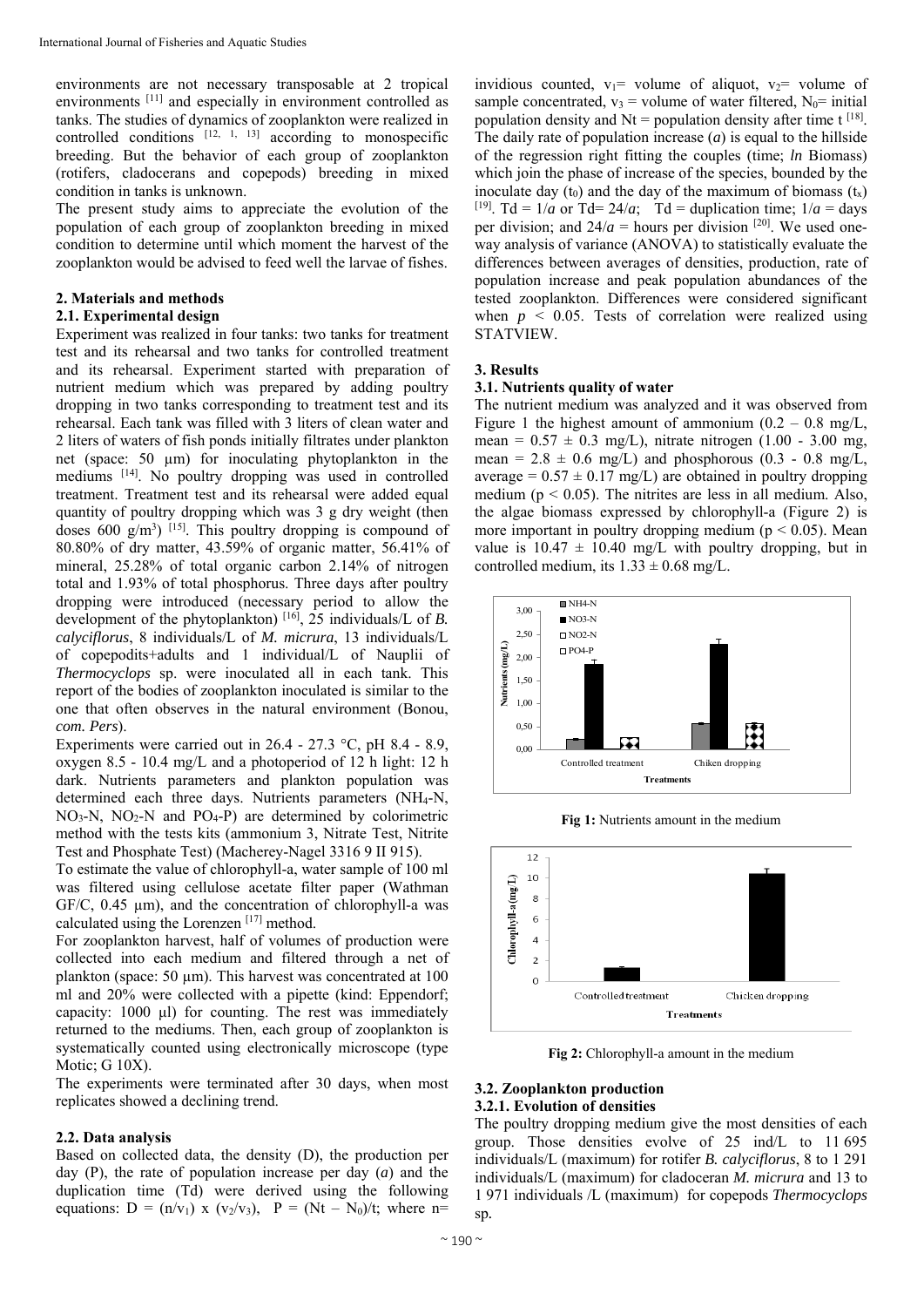In poultry dropping medium, the densities of *B. calyciflorus* and *M. micrura* increase and peak 12<sup>th</sup> day. But the density of *Thermocyclops sp.* increases and peak 21<sup>th</sup> day (Figure 3). After their respect peaks, these densities decrease until the end of experiment.

The same thing are observed in controlled medium, only that the peaks are obtained a 6<sup>th</sup> day for *B. calyciflorus*, 9<sup>th</sup> day for *M. micrura* and 18th day for *Thermocyclops* sp*.* (Figure 4).



**Fig 3:** Evolution of densities of zooplankton in chicken dropping medium



Fig 4: Evolution of densities of zooplankton in controlled medium

## **3.2.2. Demography and growth performance of populations**

#### **3.2.2.1. Demography of populations**

A demography structure in the mediums was defined by account of groups of adults' individuals, ovigerous females and young individuals for all species (Figure 5 and Figure 6).

In the poultry dropping medium, the rapid growth of rotifer *B. calyciflorus* and cladoceran *M. micrura* are assured by adults and ovigerous females' individuals. While the maximum abundance period (3-12th day) of rotifer *B. calyciflorus*, ovigerous females and adults individuals are important with 37 individuals /L and 1310 individuals /L, respectively (Figure 5A). After this period, all groups are decrease.



Rot Ad: Adults of *B. Calyciflorus* Rot youngs: youngs of *B. Calyciflorus* Rot. ov: ovigerous females of *B. Calyciflorus* Cla. Ad: adults of *M. micrura*  Cla. youngs: youngs of *M. micrura*  Cla. ov: ovigerous females of *M. micrura*  Cop. Ad: adults of *Thermocyclops sp.* Cop. ov: ovigerous females of *Thermocyclops sp.*  Nauplii: Nauplii of *Thermocyclops sp*

**Fig 5:** Demography of *B. calyciflorus* (A), *M. micrura* (B) and *Thermocyclops sp*. (C) in chicken dropping medium.

For the cladoceran *M. micrura*, the evolution of population presents two peaks (Figure 5B). During the first peak obtained rapidly 9th day, all groups of specie are important. After, its decrease until the ovigerous females disappears between 12-  $18<sup>th</sup>$  days. For  $2<sup>nd</sup>$  peak, only the adults' individuals are important.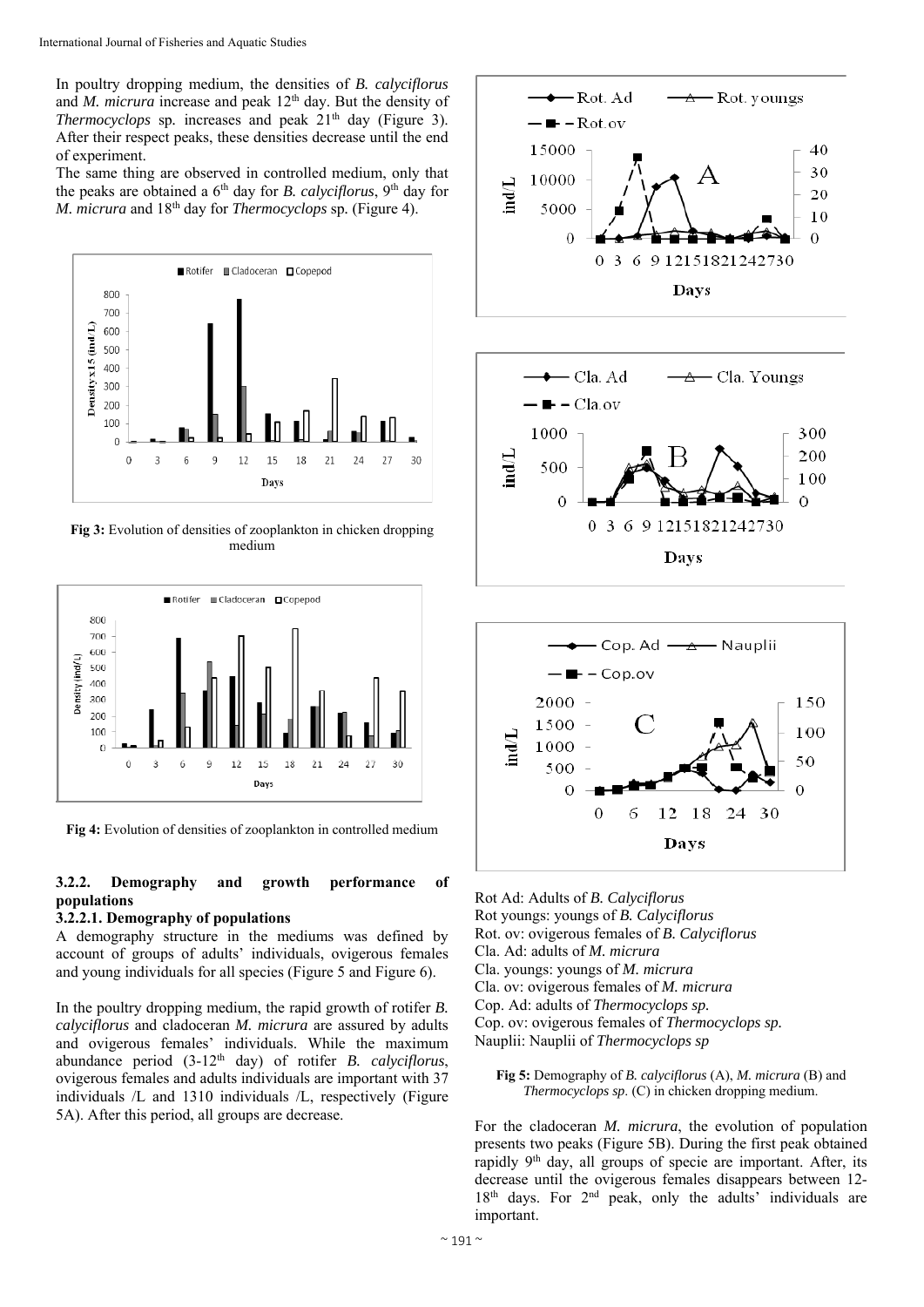





Rot Ad: Adults of *B. Calyciflorus* Rot youngs: youngs of *B. Calyciflorus* Rot. ov: ovigerous females of *B. Calyciflorus* Cla. Ad: adults of *M. micrura*  Cla. youngs: youngs of *M. micrura*  Cla. ov: ovigerous females of *M. micrura*  Cop. Ad: adults of *Thermocyclops sp.* Cop. ov: ovigerous females of *Thermocyclops sp.*  Nauplii: Nauplii of *Thermocyclops sp.*

**Fig 6:** Demography of *B. calyciflorus* (A), *M. micrura* (B) and *Thermocyclops sp*. (C) in controlled medium.

The population of ovigerous females, nauplii and adults of *Thermocyclops* sp. increase in the same report (adjoining 1) between the beginnings of experiment to 15<sup>th</sup> day. From the 15<sup>th</sup> day, the adults individuals decrease; but ovigerous females and nauplii individuals still to be increase considerably and present the peaks respectively 21<sup>th</sup> day and  $27<sup>th</sup>$  day with 118 ind/L for eggs females and 1573 ind/L for nauplii.

In the controlled medium, *B. calyciflorus* and *M. micrura* present same dynamics like in poultry dropping medium. But its densities are very less (Figure 6A and Figure 6B). For *Thermocyclops* sp., the population of ovigerous females increases early the  $6<sup>th</sup>$  day and present its maximum peaks the 21<sup>th</sup> day. During this moment, the population of nauplii increases and reaches its peaks the  $12<sup>th</sup>$  day, then the population decrease with relatively important level at the end of experiment. The population of adults increases weakly at beginning and reaches a peak the  $18<sup>th</sup>$ . After that, the population of adults decreases at the end.

## **3.2.2.2. Performances of population growth**

The intrinsic rate of increase (*a*), duplication time (Td) and production per day determined when the maximum of densities of each species are given in the table 1. The intrinsic rate of increase and production per day are highest in the poultry dropping medium. In this medium, *a* values range 0.71 - 0.74 for *B. calyciflorus*, 0.85 - 0.92 for *M. micrura* and 0.20 - 0.22 for *Thermocyclops* sp*.* But in controlled medium, *a* values range 0.22 - 0.30 for *B. calyciflorus*, 0.44 - 0.45 for *M. micrura* and 0.32 - 0.41 for *Thermocyclops* sp*.* Then, whatever the medium cladoceran *M. micrura* present the highest intrinsic rate of increase. But, in all mediums, rotifer *B. calyciflorus* give the most production per day (table 1). It is followed by *M. micrura* and *Thermocyclops* sp*.*

The duplication time (Td) of *B. calyciflorus* and *M. micrura* are lower at 2 days  $(1.38 \pm 0.05$  days for *B. calyciflorus*; 1.13 ± 0.07 days for *M. micrura*) in poultry dropping. But in controlled medium, the Td values are superior at 2 days. The duplication time of *Thermocyclops* sp. is  $5.08 \pm 0.88$  days in poultry dropping medium and  $2.6 \pm 0.48$  days in controlled medium.

## **3.3. Chlorophyll influence on the zooplankton population**

The Figure 7 shows a compared evolution of rotifer (*B. calyciflorus*), cladoceran (*M. micrura*) and copepod (*Thermocyclops sp.*) and chlorophyll-a.

Evolution curve of chlorophyll-a presents two peaks. The first peak is quickly obtained at  $6<sup>th</sup>$  day. Then, it decrease and reaches the weakly level the 12<sup>th</sup> until 15<sup>th</sup> day. After that, it increases a new and reaches a second peak at  $24<sup>th</sup>$  day. This second peak reaches more level than the first. The populations of *B. calyciflorus*, *M. micrura* and *Thermocyclops* sp*.* present only one peak. The peaks of *B. calyciflorus* and *M. micrura* appear early just after the first peak of chlorophyll-a. The peak of *Thermocyclops* sp*.* is farther obtained at 21th day. Then, a trophic regulation processes is observed and appear between zooplankton and

chhlrophyll-a. Appearance of second peak of phytoplankton observed in the present experiment will be due of lower presence of herbivorous species (*M. micrura* and *B. calyciflorus*).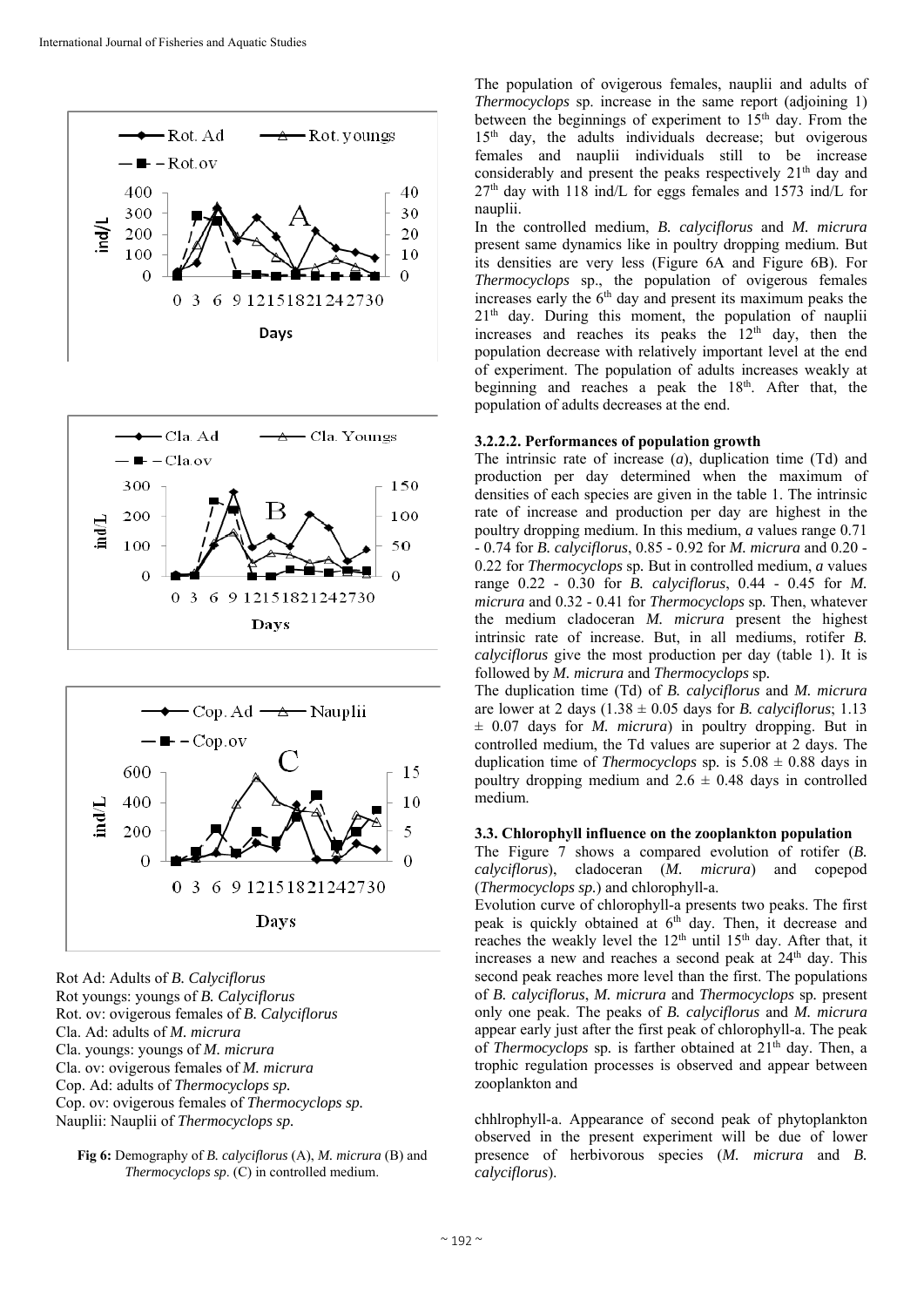

Rot.: rotifer (*B. calyciflorus*); Cla. : cladoceran (*M. micrura*); Cop.: copepod (*Thermocyclops* sp.)

**Fig 7:** Evolution of the trophic conditions (as chlorophyll concentration) and the densities of rotifer (*B. calyciflorus*), cladoceran (*M. micrura*) and copepods (*Thermocyclops sp*.) during the experiment.

**Table 1:** Daily rates of increases in numbers (*a*) for growing populations of *B. calyciflorus, M. micrura* and *Thermocyclops sp.* observed during colonization phase in different medium; to: day of inoculation; t1: day of maximum density; n: number of couple values; r: correlation coefficient for numbers *vs* time significant; α: significant seuil of r; P: production per day; td: duplication time.

| <b>Especies</b>                    | <b>Tanks</b>   | t <sub>0</sub> | t <sub>1</sub> | n | r    | $\alpha$ | P             | a               | td              |
|------------------------------------|----------------|----------------|----------------|---|------|----------|---------------|-----------------|-----------------|
| Chicken dropping                   |                |                |                |   |      |          |               |                 |                 |
| Rotifer: B. Calvciflorus           |                | $\theta$       | 9              | 4 | 0.99 | 0,007    | 1075          | 0,71            | 1,41            |
|                                    | $\overline{2}$ | $\theta$       | 9              | 4 | 0.97 | 0,002    | 873           | 0.74            | 1.34            |
|                                    | Mean           | $\theta$       | 9              | 4 | 0.97 | 0,004    | $973 \pm 249$ | $0,73\pm0,02$   | $1,38\pm0.05$   |
| Cladocerean: <i>M. Micrura</i>     |                | $\theta$       | $\mathbf Q$    | 4 | 0.92 | 0.004    | 146           | 0.92            | 1.08            |
|                                    | $\overline{2}$ | $\theta$       | 9              | 4 | 0.92 | 0.051    | 104           | 0,85            | 1,18            |
|                                    | Mean           | $\theta$       | 9              | 4 | 0.92 | 0.01     | $126 \pm 08$  | $0.88 \pm 0.05$ | $1,13\pm0.07$   |
| Copepods: <i>Thermocyclops</i> sp. |                | $\theta$       | 18             | 7 | 0,87 | $\theta$ | 46            | 0,22            | 4,45            |
|                                    | $\overline{2}$ | $\theta$       | 18             | 7 | 0.89 | $\theta$ | 45            | 0,2             | 5,7             |
|                                    | Mean           | $\theta$       | 18             | 7 | 0.88 | $\theta$ | $45 \pm 19$   | $0.21 \pm 0.01$ | $5,08\pm0,88$   |
| Controlled treatment               |                |                |                |   |      |          |               |                 |                 |
| Rotifer: <i>B. Calvciflorus</i>    | 1              | $\theta$       | 6              | 3 | 0.96 | 0.004    | 41            | 0,3             | 3,33            |
|                                    | $\overline{2}$ | $\theta$       | 6              | 3 | 0.85 | 0.005    | 33            | 0,22            | 4,54            |
|                                    | Mean           | $\theta$       | 6              | 3 | 0,92 | 0.005    | $37\pm103$    | $0.26 \pm 0.05$ | $3.94 \pm 0.85$ |
| Cladocerean: <i>M. Micrura</i>     | 1              | $\theta$       | 6              | 3 | 0.91 | 0.034    | 63            | 0,44            | 2,27            |
|                                    | $\mathfrak{D}$ | $\theta$       | 6              | 3 | 0.92 | 0.019    | 56            | 0.45            | 2,22            |
|                                    | Mean           | $\theta$       | 6              | 3 | 0,91 | 0,017    | $59 \pm 03$   | $0,45\pm0,00$   | $2,2\pm0,03$    |
| Copepods: Thermocyclops sp.        |                | $\theta$       | 12             | 5 | 0.98 | 0.035    | 38            | 0.41            | 2,44            |
|                                    | $\overline{2}$ | $\theta$       | 12             | 5 | 0,88 | 0,032    | 28            | 0,32            | 3,12            |
|                                    | Mean           | $\theta$       | 12             | 5 | 0.9  | 0.03     | $33 \pm 31$   | $0.4 \pm 0.06$  | $2,6 \pm 0,48$  |

#### **4. Discussion**

Application of poultry dropping increased significantly ( $p \leq$ 0.05) NH<sub>4</sub>-N, NO<sub>3</sub>-N and PO<sub>4</sub>-P values of the water. Also, chlorophyll-a amount and zooplankton produced are very important in poultry dropping medium ( $p < 0.05$ ). These results were in agreement with those reported by Agadjihouèdé et al. [14, 18], Damle and Chari <sup>[13]</sup> who successfully used animal wastes on culture of zooplankton. The explanations for these results are a positive effect of organic fertilization on nourishing quality of water which improves the production of zooplankton.

In the present study, cladoceran *M. micrura* has the high intrinsic increase around 0.88 and corresponding to doubling times near 1.2. The similar data are fine in the literature. For example Saint-Jean and Bonou [8] fund for *M. micrura* reared in tanks and in ponds Layo the intrinsic rate range 0.72 - 0.92. However, this intrinsic rate obtained here, is lower than the values fund by Shep [21] for a same species reared in tanks which range 1.13 - 1.25. This difference may result from the distinct rearing conditions. Those authors had cultivated *M. micrura* in monospecies condition, but in this present case, *M. micrura* is reared in mixed with rotifer *B. calyciflorus* and copepods *Thermocyclops* sp. In fact, present of *B. calyciflorus* and *Thermocyclops* sp. could influence the development rate of *M. micrura* through food competitor action of rotifer [19] and predator action of copepods [8]. Now, the rates of population increase of cladoceran were influenced by food density  $[1, 3, 6]$ . These rates exceed largely those *Diaphanosoma birgei*,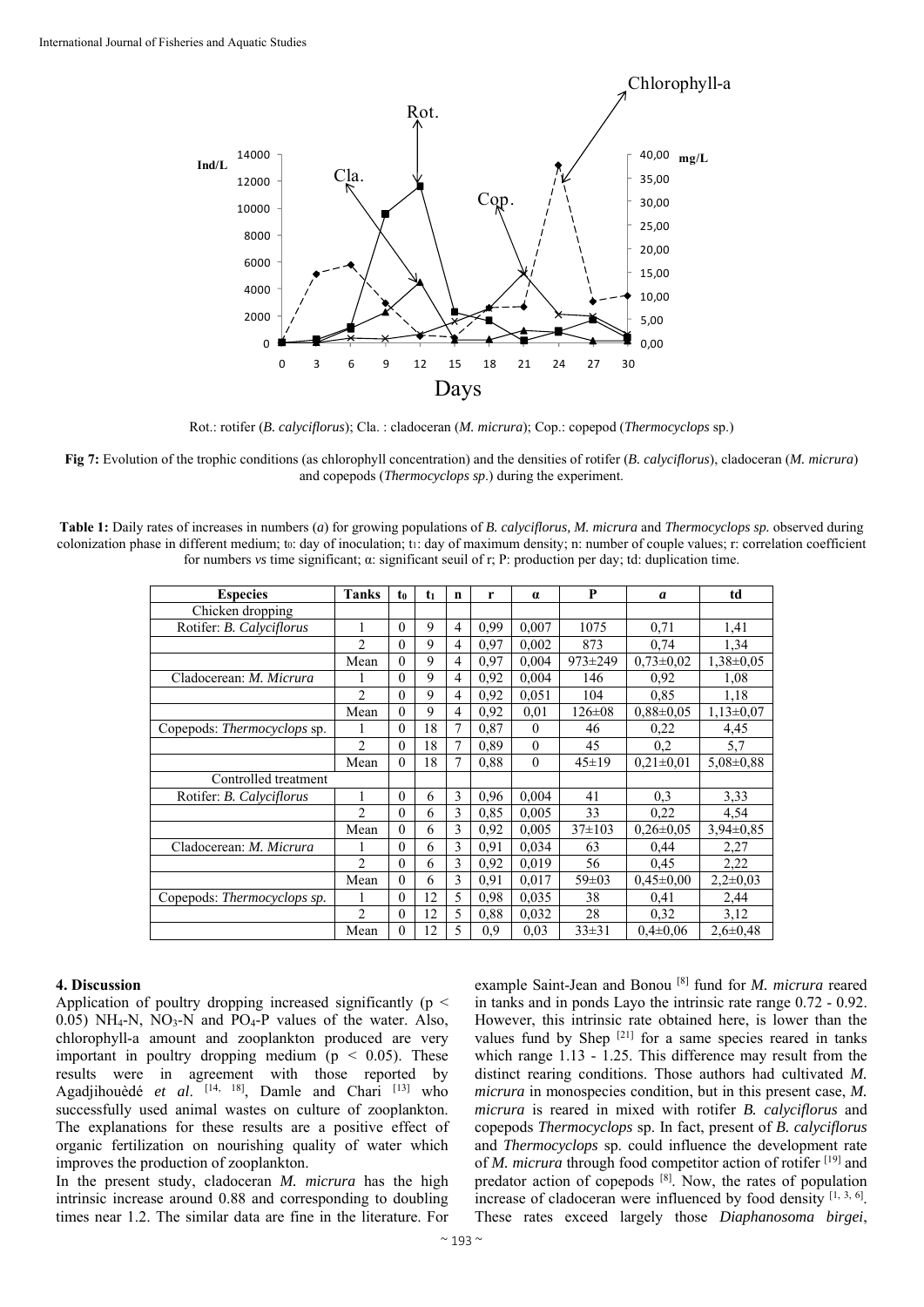*Ceriodaphnia cornuta, Moina macrocopa, Pleuroxus aduncus and Simocephalus vetulus* which respectively range 0.18 - 0.22, 0.17 - 0.23, 0.54 - 0.60, 0.09 - 0.15 and 0.12 - 0.28 using the life table demography approach [1, 20, 22].

The rate of *B. calyciflorus* obtained is relatively high and comparably of values reported by Pourriot and Rougier [23] in laboratory ( $a = 0.42$ -0.734 à 25 °C). For Bonou <sup>[24]</sup>, rotifers generally showed higher rates comprised between 0.73 and 4.12; although, its may have been increased by massive release from dormancy, and, above all, corresponded to conditions a priori more favorable (food abundance, lack of predation or even of competition for food), because rotifers were the sole or dominant consumers at that moment of the recolonization phase. These rates exceed largely those *B. calyciflorus* reared on *Dictyosphaerium chlorelloides* by Awaïss and Kestemont  $[12]$  (*a* = 0.53).

In *Thermocyclops* sp., increase rate values registered are sharply lower, equivalent around less of third (1/3) of *B*. *calyciflorus* and *M. micrura*. These are relatively weak for *Thermocyclops sp. <i>a* values obtained by Shep <sup>[21]</sup> range 0.36-0.37 and *Mesocyclops ogunnus* (0.42 <  $a$  < 0.66)<sup>[24]</sup>. The weak increase rates of *B. calyciflorus* and *M. micrura* obtained in the controlled mediums result from the poverty of these mediums in nourishing elements. In these same controlled mediums, the increase rates more high than present *Thermocyclops* sp. with regard to the two other species on one hand and with regard to the poultry dropping mediums on the other hand shows that *Thermocyclops* sp. exercises really a predation on the *B. calyciflorus* and *M. micrura* as indicated Saint-Jean and Bonou [8] and Agadjihouèdé *et al*. [14].

Although *M. micrura* has a higher increase rate in poultry dropping mediums, it don't reach the high density in term of colonization phase:  $1\ 291 \pm 46$  individuals/L (1 258 – 1 323) individuals/L) *versus* 11 695  $\pm$  1732 individuals/L (10470 – 12920 individuals/L) at *B. calyciflorus* and 960 ± 333 individuals/L (724 - 1195 individuals/L) at *Thermocyclops* sp. Those maximums densities are reached 6 - 12 days at *M. micrura* and *B. calyciflorus* and 18 - 21 days at *Thermocyclops*  sp. Then, the colonization of the zooplankton is massive and rapid in the mediums. This colonization is happened firstly by rotifers *B. calyciflorus* and cladoceran *M. micrura*; after by copepod *Thermocyclops* sp. No succession is notified here between rotifer and cladoceran. But it's clear that copepod follows rotifer and cladoceran. Nevertheless, Legendre *et al*. [25] reported that the recolonization of zooplankton in the fishponds of Layo (Ivory Coast) are realized firstly by rotifers (in the  $10<sup>th</sup>$  day), followed by cladocerean and copepods (13- $20<sup>th</sup>$  day) in order which the data could not defined. According to some works a succession rotifers-crustaceans is classic [26, 27]. Those results could be justified by development duration and fecundity of each specie. Embryonic and juvenile development duration of rotifers and few cladocerans like *M. micrura* are quickly, range few hours in temperature and trophics conditions of present experiment. For example, embryonic development (De) and juvenile development (Dj) values range 10.5 h and 12.4 h respectively at 30 °C for *Brachionus dimidiatus* [23], 19.68 h and 19.2 h at 29.9 °C for *M. micrura* <sup>[8, 19]</sup>. Somewhere else, nourishing conditions are in present study optimal in colonization phase (abundance food, no or lower predation).

In the all mediums, the demography structure of *M. micrura* present two peaks *versus* one peak of *B. calyciflorus*. The crash of the population of *M. micrura* after the first peak is similar at a passage of parthenogenetic reproduction habitual in the normally ecological conditions (favourable) to sexual reproduction when those conditions are defavourable. It's be justified by lower amount of chlorophyll during this period  $(12-18<sup>th</sup>$  day). This result agrees what reported by Shep  $[21]$ , Saint-Jean and Bonou [8] for *M. micrura* and Benider-Belkoura [28], Benider *et al*. [29] for *Moina macrocopa*. The eggs of this sexual reproduction didn't immediately hatch. Its hatched and the population increase a new at  $18-21<sup>th</sup>$  day.

The crash of the population of rotifers after its peaks could be explained by its short life cycle ranged from 3.4 to 4.4 days at  $25^{\circ}$ C for the *Brachionus* <sup>[30, 31]</sup>. As well, the predation pressure from terminal stages of *Thermocyclops* sp. may play a role in the crash of *M. micrura* and *B. calyciflorus*.

A succession of ovigerous females, followed of nauplii and adults (copepodits+adults) observed in all mediums is a cohort typical evolution. The report between those three groups of *Thermocyclops* sp. (near 1) mentioned in poultry dropping medium during the first  $15<sup>th</sup>$  day, drops a hint of a quickly development of nauplii to copepodits stage. It's resulted of favourable conditions given the poultry dropping medium. Because, according to Dessier [32], the declenchement of the metamorphoses of nauplii depend food resources, their insufficient provokes an elongation of the development stages and the maturation of the adults.

Like mentioned in literature  $[33, 34, 35]$  and above, a trophic regulation between chlorophyll and zooplankton could explain oneself by the action of grazing of the phytoplankton by zooplankton. An example is the successive appearance of species, high chlorophyll concentration and low predator densities, just before the proliferation of *M. micrura* and *B. calyciflorus*, during the colonization phase (Figure 7). Here, the decrease in chlorophyll concentrations followed by the increase in *M. micrura* and *B. calyciflorus* densities corresponds to a typical food limitation scenario.

It's important to signal that the dynamics of zooplankton are controlled by an others environmental factors like the temperature  $[4, 5]$ ; but it not study in the present experiment.

## **Consequences for aquaculture**

Examined in the perspectives of culture of life food for breeding the larvae of fish, it result of this experiment that the harvest of zooplankton may be realized  $6-12<sup>th</sup>$  day when the zooplankton production reaches its high level; and rotifers and cladocerans (species preferentially consumed by the larvae of zooplanktonophagous fishes) are abundant. Among those species, it will be notified some potentials candidates of African aquaculture: *Labeo parvus, Clarias gariepinus, Heterobranchus longifilus, Heterotis niloticus* etc. The culture of life food may be focus on the species which increase quickly like *Moina* sp. and *Brachionus* sp*.* With those species, a culture will be short and intensive. Then several cultures may be realized.

In the fishpond, the introduction of fish must be also premature:  $6-12<sup>th</sup>$  days after the fertilization of water to exploit the first push of rotifers and cladocereans and 15-24 days later if it is about juveniles and species which consuming bigger preys like *Oreochromis niloticus* [36]. Because the evolution of the population is of short duration, so that their exploitation is possible, continuation then preservation of strong densities of zooplankton is indispensable in ponds. Impoverishment there zooplankton are attributable to a decrease of the biomass of phytoplankton. It would be a question so first of all, without presuming secondary effects of one introduction of fish, to maintain strong biomasses of algae by regular fertilizing.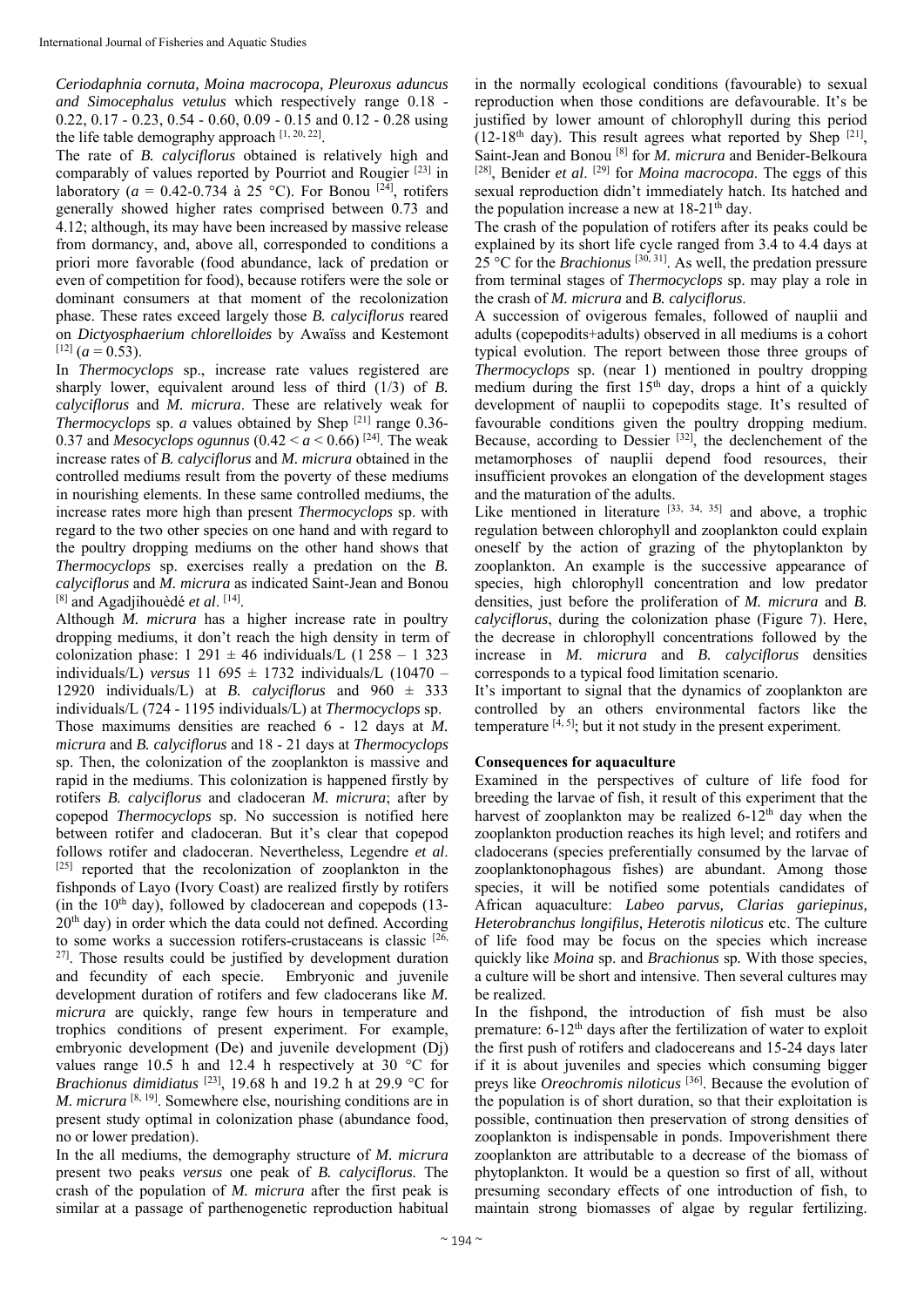Some researches are necessary to determine the frequency of fertilization in fishponds to maintain the biomass of algae high.

## **5. Conclusion**

In the terms of the present experiment, one can hold back, the species studies present different capacity of populations increase with intrinsic rate higher at *M. micrura* and *B. calyciflorus*. At those rates increases correspond the differency in the duration of colonization phase (period during the species increase while reaches its high development in environmental conditions determined). Those period range 6-12<sup>th</sup> day for *M*. *micrura* and *B. calyciflorus* and  $18-21$ <sup>th</sup> for *Thermocyclops* sp. The evolution profile and dynamic of populations show: (1) quickly evolution marked by a peak followed a crash of species rotifer (*B. calyciflorus*) and cladoceran (*M. micrura*); (2) more late evolution of copepod (*Thermocyclops* sp.). This evolution of populations of rotifers and cladocerans will be regulated by several factors like trophics conditions and pressure of the adults of the copepod. In the end, necessary to signal that  $6-12<sup>th</sup>$  day correspond a period of maximum production of zooplankton when the harvest may be realized to breeding the larvae of the fishes.

## **6. Acknowledgements**

We thank, Nadia Azon for her contribution to this work, particularly in data collection. The authors thank also the reviewers for their contribution in improve the scientist quality of this manuscript.

## **7. References**

- 1. Ertan ÖO, Güçlü Z, Erdoğan Ö, Savaş S, Gülle I. Population Growth of *Bosmina longirostris* Fed *Chlorella vulgaris* and *Scenedesmus subspicatus* in Different Densities. The Israeli Journal of Aquaculture - Bamidgeh; IIC 2011; 63.536: 1-7
- 2. Mangas-Ramirez E, Sarma SSS, Nandini S. Combined effects of algal (*Chlorella vulgaris*) density and ammonia concentration on the population dynamics of *Ceriodaphnia dubia* and *Moina macrocopa* (Cladocera). Ecotoxicology and Environmental Safety 2002; 51:216- 222.
- 3. Nandini S, Sarma SSS. Competition between *Moina macrocopa* and *Ceriodaphnia dubia*: a life table demography study. International Review of Hydrobiology 2002; 87:85-95.
- 4. Benider A, Tifnouti A, Pourriot R. Growth of *Moina macrocopa* (Straus 1820) (Crustacea, Cladocera): influence of trophic conditions, population density and temperature. Hydrobiologia 2002; 468:1-11.
- 5. Vijverberg J, Koelewijn HP. Effect of temperature on development and growth of the raptorial cladoceran *Leptodora kindtii* under laboratory conditions. Freshwater Biology 2004; 49:1415-1422.
- 6. Bocanegra MDH, Nandini S, Sarma SSS. Combined effects of food level and inoculation density on competition between Brachionus patulus (Rotifera) and the cladocerans *Ceriodaphnia dubia* and *Moina macrocopa*. Hydrobiologia 2002; 468:13-22.
- 7. Abrantes N, Gonçalves F. The dynamics of *Ceriodaphnia pulchella* (Cladocera) in laboratory. Acta Oecologica 2003; 24:245-249.
- 8. Saint-Jean L, Bonou CA. Growth, production and demography of *Moina micrura* in brackish tropical

fishponds (Layo, Ivory Coast). Hydrobiologia 1994; 272:125-146.

- 9. Lehman JT. Causes and consequences of cladoceran dynamics in Lake Michigan: Implications of species invasion by *Bythotrephes*. Journal of Great Resources 1991; 17:437-445.
- 10. Carpenter SR, Kitchell JF, Hodgson J. Cascading trophic interactions and lake productivity. Bioscience 1985; 35:634-639.
- 11. Lazzaro X. Do the trophic cascade hypothesis and classical biomanipulation approaches apply to tropical lakes and reservoirs? Verh. Int Verein Limnol 1997; 26:719-730.
- 12. Awaïss A, Kestemont P. Dynamique de production et qualité nutritionnelle du rotifère d'eau douce *Brachionus Calyciflorus*. Aquatic Living Resources 1997; 10:111- 120.
- 13. Damle DK, Chari MS. Performance Evaluation of different animal wastes on culture of *Daphnia sp*. Journal of Fisheries and Aquatic Science 2011; 6(1):57-61.
- 14. Agadjihouèdé H, Bonou CA, Lalèyè Ph. Effet de la fertilisation à base des fientes de volaille sur la production du zooplancton en aquarium. Annales des Sciences Agronomiques 2010; 14(1):63-75.
- 15. Agadjihouèdé H, Bonou CA, Montchowui E, Lalèyè PH. Recherche de la dose optimale de fiente de volaille pour la production spécifique de zooplancton à des fins piscicoles. Cahiers Agricultures 2011; 20:247-260.
- 16. Guiral D, Arfi R, Bouvy M, Pagano M, Saint-Jean L. Ecological organization and succession during naturalnrecolonization of tropical pond. Hydrobiologia 1994; 294:229-242.
- 17. Lorenzen CJ. Determination of chlorophyll and phaeopigments: spectrophotometric equations. Limnology and Oceanography 1967; 12:343-346.
- 18. Agadjihouèdé H, Bonou CA, Chikou A, Lalèyè PH. Production comparée de zooplancton en bassins fertilisés avec la fiente de volaille et la bouse de vache. International Journal of Biological and Chemical Sciences 2010; 4(2):432-442.
- 19. Bonou CA, Pagano M, Saint-Jean L. Développement et croissance en poids de *Moina micrura* et de *Mesocyclops ogunnus* dans un milieu saumâtre tropical : les étangs de pisciculture de Layo (Côte d'Ivoire). Revue d'Hydrobiologie Tropicale 1991; 24:287-303.
- 20. Sipaúba-Tavares LH, Pereira AML. Large scale laboratory cultures of *Ankistrodesmus gracilis* (Reisch) Korsikov (Chlorophyta) and Diaphanosoma biergei Korinek, 1981 (Cladocera). Brazil Journal of Biology 2008; 68(4):875-883.
- 21. Shep H. Comparaison des capacités de développement et des processus de régulation en élevage monospécifique de trois types de proies planctoniques d'intérêt aquacole: *Moina micrura*, *Diaphanosoma excisum* et *Thermocyclops sp*. Mémoire de DEA en Ecologie tropicale, Université Nationale de Côte-d'Ivoire, 1994, 55.
- 22. Nandini S, Sarma SSS. Lifetable demography of four cladoceran species in relation to algal food (*Chlorella vulgaris*) density. Hydrobiologia 2000; 435:117-126.
- 23. Pourriot R, Rougier C. Dynamique d'une population expérimentale de *Brachionus dimidiatus* (Bryce) (rotifère) en fonction de la nourriture et de la température. Annales de Limnologie 1975; 1(2):125-143.
- 24. Bonou CA. Etude de la productivité planctonique dans des